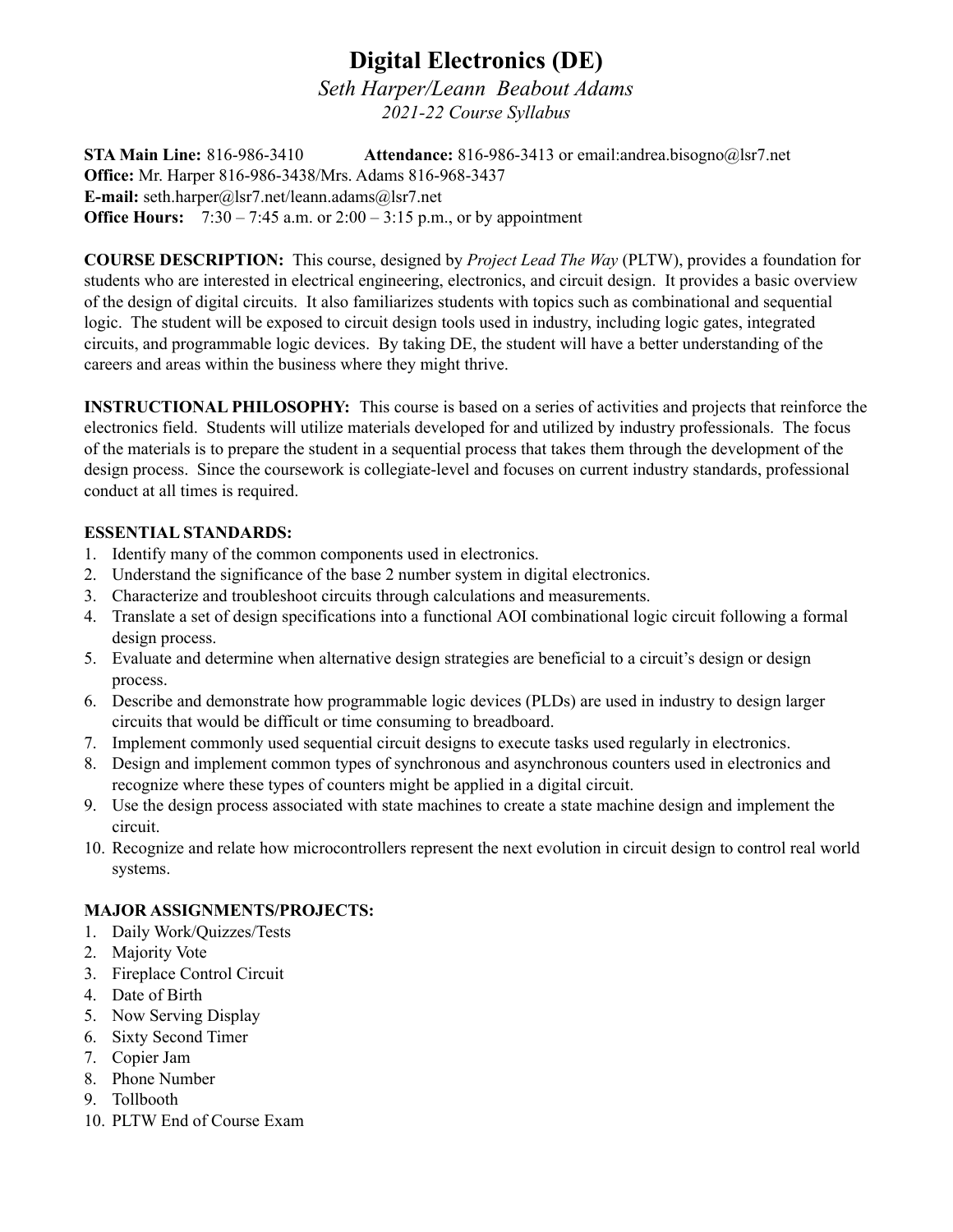**ASSESSMENT PLAN:** Daily and weekly formative assessments will be used to identify whether students are attaining the essential learning targets on a daily basis. Online quizzes, skills exams, and knowledge exams will be utilized to prepare students for the PLTW End of Course (EOC) exam. Summative assessments will be given, including a comprehensive final at the end of the course that shows achievement of the essential standards and concepts accomplished.

**DUAL CREDIT OPPORTUNITIES:** Offered to eligible students according to Coordinating Board of Higher Education through University of Central Missouri. Students must apply to [UCM](https://drive.google.com/file/d/1BROIlf5FtwBw3CFznwj5C9bQpgF3SUV5/view), then enroll in

- a. ENGT1010: Applied Electronics with lab **(3 hours and 1 hour lab college credit)**
- b. ENGT1050: Digital Principles and Applications **(2 hours and 1 hour lab college credit)\*** \*required for students in the MIC program

Enrollment deadlines: **Fall – 9/3/21 Spring – 1/28/22** Cost: \$92 per credit hour

**GRADING POLICY:** Grades will be figured using the Summit Technology Academy approved grading scale. Grades are cumulative throughout the semester. The grade will be based on the following:

1. Classwork/Homework: 15%

2. Projects: 30%

3. Math: 10%

4. Quizzes: 15%

5. Exams: 30%

A comprehensive final exam will comprise 10% of the semester grade.

The following standardized grading scale is used for STA:

| A     | $95 - 100$ | $\mathbf{C}$ | 73 - 76                |
|-------|------------|--------------|------------------------|
| $A-$  | $90 - 94$  | $C_{\tau}$   | 70 - 72                |
| $B+$  | 87 - 89    | $D+$         | $67 - 69$              |
| B     | 83 - 86    | D.           | $63 - 66$              |
| $B -$ | $80 - 82$  | $D-$         | $60 - 62$              |
| $C+$  | 77 - 79    | F.           | 59 & below (No Credit) |

Colleges use a four point system of grading  $(A=4, B=3, C=2, D=1, F=0)$  without a minus and plus option.

**TUTORING/EXTRA HELP PLAN:** STA utilizes a pyramid of interventions in order to ensure students successfully meet the course requirements. Tutoring or extra help can be obtained by contacting the STA teacher through email, phone or in person. The teacher and student will agree on the arrangements.

**ATTENDANCE POLICY:** Regular attendance reflects dependability. The experience gained by students in the laboratory cannot be duplicated in the event of absence. **Summit Technology Academy's policy may differ from** that of the sending school and will be in effect for the period of attendance at STA. Please reference the on-line student [handbook](https://sta.lsr7.org/student-handbook/) for the most current policy. Absences must be reported by parents or guardians to STA by calling 986-3413. Andrea Bisogno is the attendance secretary at STA.

A student shall be allowed no more than nine (9) absences, excused or unexcused, per semester in any one class. When a student reaches 9 days, the school will send an informational letter to the parents, regardless of prior contact by phone or conference. The letter serves as notification of the number and type of absences by the student in each class. On the tenth (10) absence, in any one class, the student will not earn credit for that class. Students will have the opportunity to work with their administrator or teacher to make up missed time prior to the end of the semester. If a student still has 10 or more absences at the conclusion of the semester the student will be required to complete an attendance waiver appeal. A waiver to maintain full credit must be submitted by the end of the semester. This waiver should include documentation of illness, funeral, or family emergency from a medical doctor, dentist, minister, or other official source. The waiver should be turned into the attendance office.